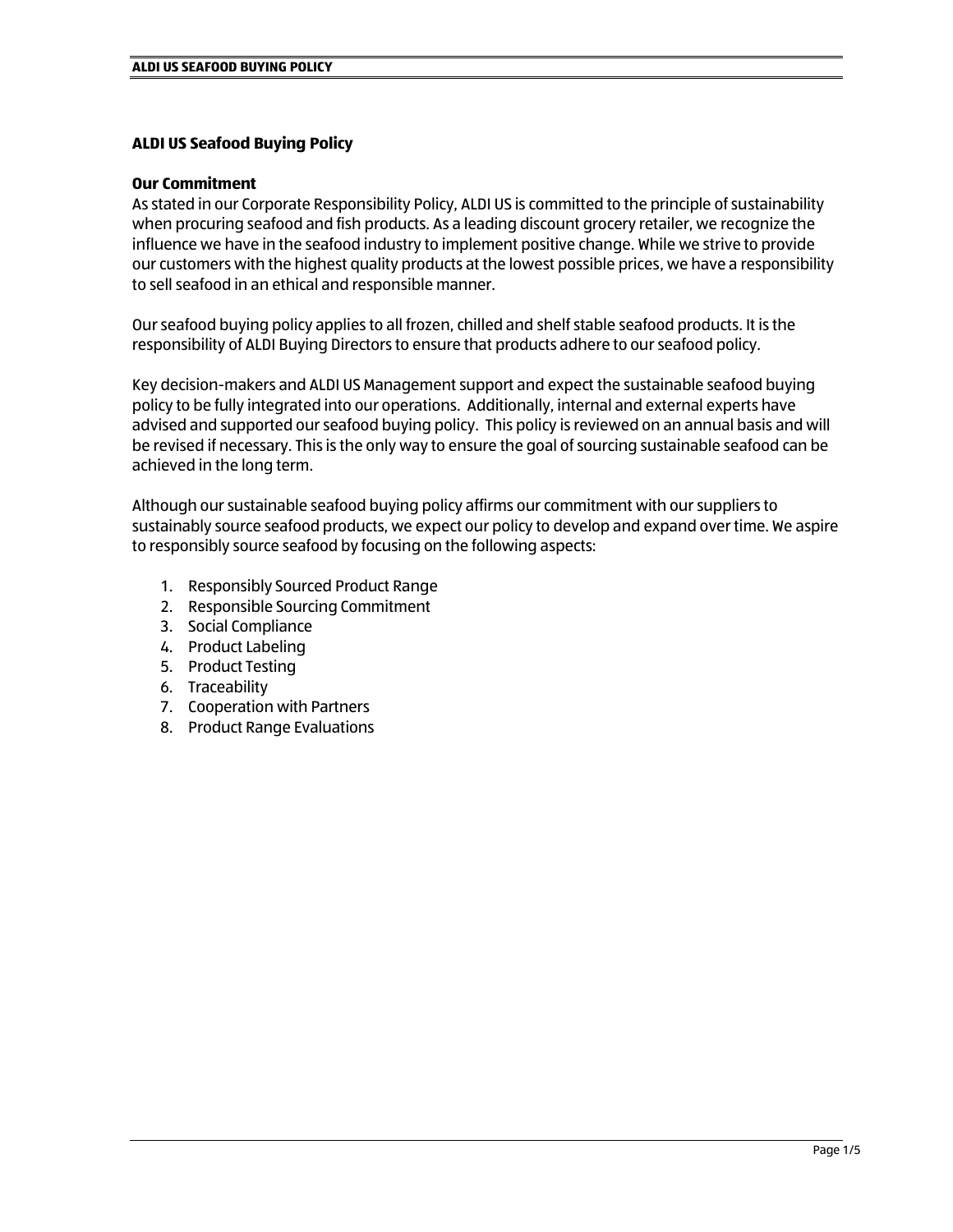## **1. Responsibly Sourced Product Range**

#### Wild-Caught

The following principles exemplify qualities and best practices of sustainable wild fisheries:

- Exclude illegally caught fish
- **EXECT:** Review sourcing of endangered fish species in accordance with the IUCN Redlist of Threatened or Endangered Species (Vulnerable, Endangered, Critically Endangered)
- Exclude the use of especially critical catchment methods (e.g. dynamite, poison)
- Avoid fish stocks from critical catchment areas
- Reduce by-catch
- Minimize impact on the ecosystem
- Maintain abundant, well-managed fish populations
- Improve traceability throughout the entire supply chain
- **Comply with minimum social standards on all levels of the supply chain (i.e. from the ship to** the processor to the store)

## Farmed

The following principles exemplify qualities and best practices of sustainable farmed seafood:

- Abide by strict ecological guidelines for processing
- Promote fish health and welfare
- Exclude genetically modified organisms
- **EXECT** Actively manage an effective feces, waste and water management plan as part of an environmental management system
- Reduce the environmental impact on the (surrounding) flora and fauna
- Keep fish in a species-appropriate environment and maintain a strong fish population
- **EXECT** Improve traceability throughout the entire supply chain
- **Comply with minimum social standards on all levels of the supply chain (i.e. from the ship to** the processor to the store)

ALDI US aspires to source sustainable seafood from wild fisheries and farmed seafood by abiding by the following principles:

- Sourcing only from suppliers that share our commitment to sustainability and transparency
- Refusing to source from any fishery and/or vessel found to have contributed to Illegal, Unreported and Unregulated (IUU) fishing
- **Preferably sourcing seafood products certified according to the Marine Stewardship Council** (MSC), Best Aquaculture Practices (BAP), or Aquaculture Stewardship Council (ASC) standards
- Increasing the number of seafood products that come from sustainable sources and decreasing the number of seafood products that does not meet ALDI US criteria as responsibly sourced. ALDI US strives to work with its suppliers to improve any areas of concern or obtain the necessary data for data deficient fisheries
- **Encouraging fisheries and aquacultures to participate in credible Fishery Improvement** Projects (FIP) and Aquaculture Improvement Projects (AIP) and continuously improve within a reasonable timeframe
- Conducting quarterly reviews of our seafood range
- Conducting a comprehensive annual review of our seafood range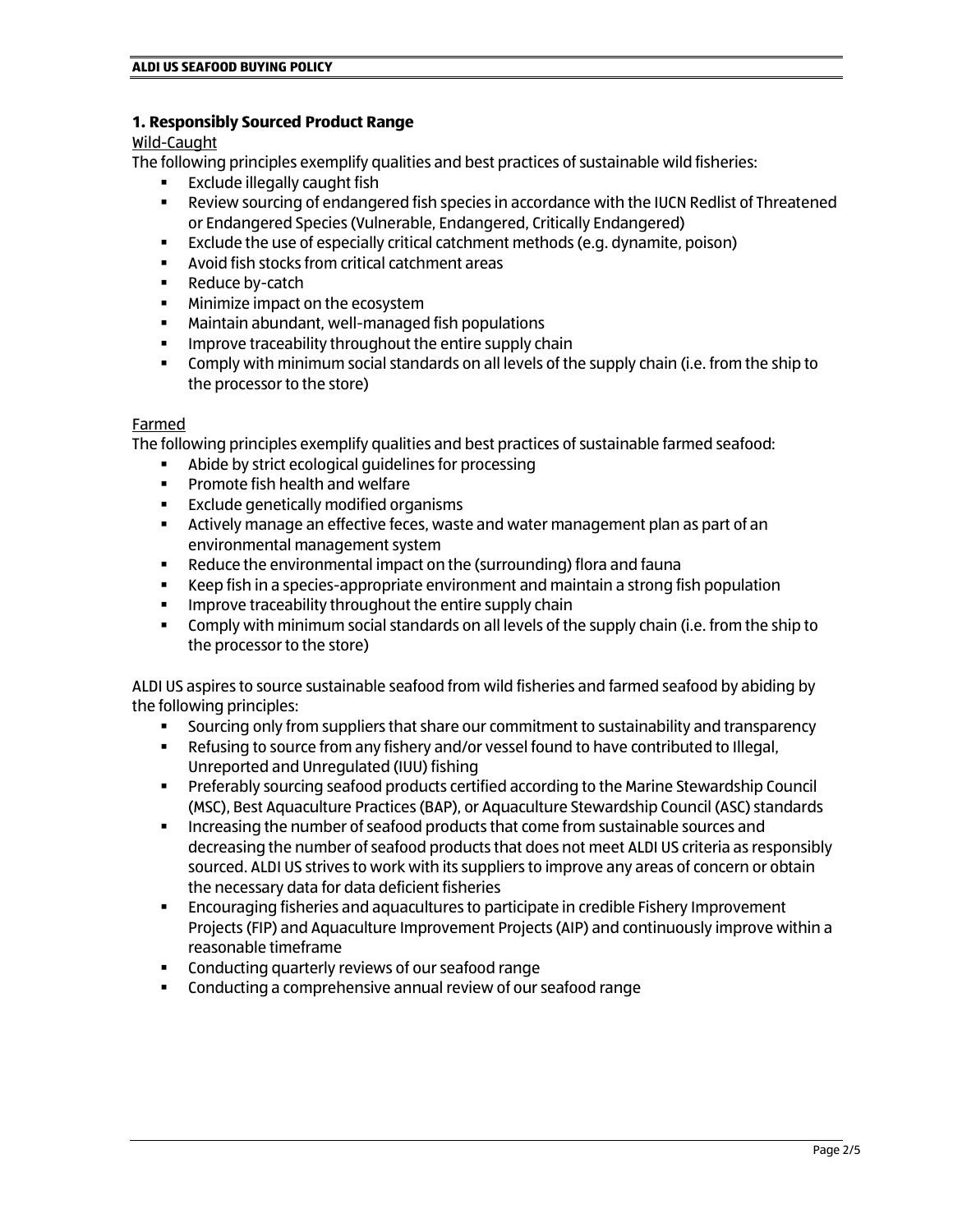## **2. Responsible Sourcing Commitment**

ALDI US reached its commitment to source 100% of our fresh, frozen and shelf-stable fish and seafood products from responsible sources. As part of our ambitious targets within our sustainability charter, ALDI takes a further step in our commitment to seafood sustainability by implementing the following requirements by the end of 2024.

## Fresh, Frozen and Shelf-Stable Products

All fresh, frozen and shelf-stable fish and seafood products must comply with the below criteria:

- Third-party certified as sustainable by trusted independent certification schemes (MSC, ASC, BAP (2-stars), Organic, Global.G.A.P, Organic, or other GSSI-recognized certification schemes)
- **EXECT:** Fishery must be actively working toward certification or in a Fishery Improvement Project (FIP) or Aquaculture Improvement Project (AIP, iBAP) that can demonstrate progress with a rating of A, B or C

# Shelf-Stable Tuna

All shelf stable tuna suppliers must have active membership in the International Seafood Sustainability Foundation (ISSF) and provide a copy (upon request) of their annual ISSF Compliance Audit Report to ALDI US. Suppliers are not allowed to source from vessels that allow transshipment at sea without observer coverage or vessels caught with Illegal, Unregulated, and Unreported (IUU) fishing based off of updated IUU lists published by the Regional Fishery Management Organizations (RFMO).

ALDI US will only consider shelf-stable tuna products to be responsibly sourced, if at least one of the following criteria is fulfilled:

- it is certified by the Marine Stewardship Council (MSC), or
- the fishery is involved in a Fishery Improvement Project (FIP) with a progress rating of A, B or C on fisheryprogress.org
- the fishery must score 8 or above in all five areas of sustainability on FishSource.org
- the fishery must score 6 or above in all five areas of sustainability on FishSource.org AND the supplier or processor is an ISSF member or fishing vessels are registered on the PVR

Preferential sourcing will be given to shelf-stable tuna suppliers that source from:

- purse seines and longline fishing vessels registered to the ProActive Vessel Register (PVR)
- Purse seine fishing vessels with tuna caught free of Fishing Aggregate Devices (FAD Free or Free School)
- Longline fishing vessels utilizing best practices to mitigate by-catch, such as circle hooks and mono-filament lines
- Pole & line fisheries

#### Fish as an Ingredient

All products containing fish and seafood ingredients (excluding sauces/dressings, fish extract, nonfood and petfood products) must comply with one the following requirements:

- Third-party certified as sustainable by trusted independent certification schemes (MSC, ASC, BAP (2-stars), Organic, Global.G.A.P, Organic, or other GSSI-recognized certification schemes)
- the fishery must score 6 or above in all five areas of sustainability on FishSource.org
- the fishery must be actively working toward certification or in a Fishery Improvement Project (FIP) or Aquaculture Improvement Project (AIP, iBAP) that can demonstrate progress with a rating of A, B or C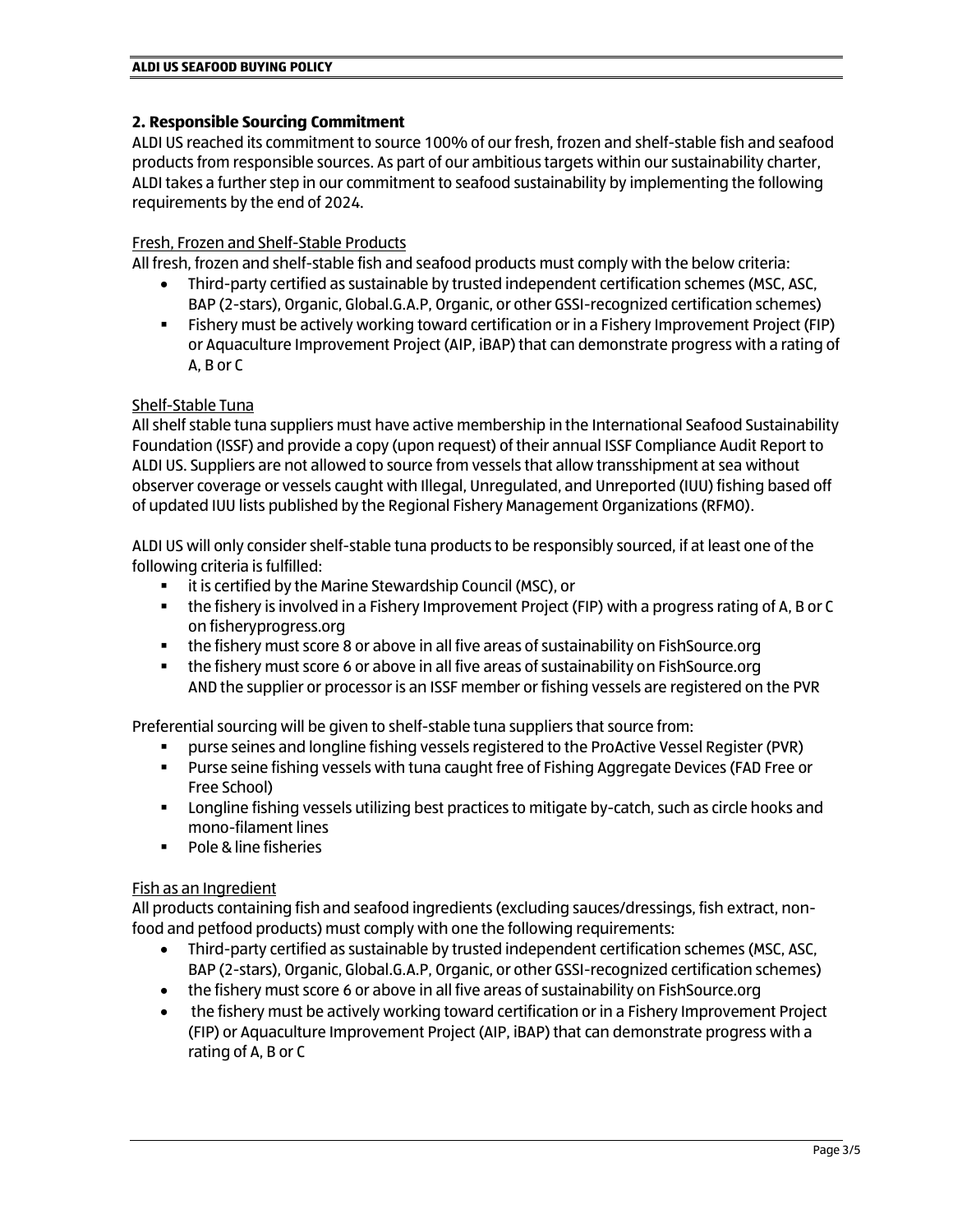# **3. Social Compliance**

ALDI US is committed to human rights and fair labor practices throughout our supply chain. It is a matter of great importance that production of goods for our business is carried out under conditions which respect these rights. Suppliers of all ALDI SOUTH Group countries are required to follow the ALDI Social Standards in Production at all stages of the supply chain. Our Social Monitoring Program requires suppliers to provide third-party audit reports at final processing facilities to demonstrate they are upholding our Social Standards in Production.

# **4. Product Labeling**

All fresh, frozen and shelf stable private label seafood products sold in our stores include the following label elements to enable our customers to make informed decisions:

- Common name
- Scientific (Latin) name
- Production method (wild fishery or farmed seafood)
- FAO catchment area (wild fishery) or country of origin (farmed seafood)

# **5. Product Testing**

ALDI US utilizes accredited third-party testing agencies to ensure the products sourced meet our highest quality seafood standards. Tests conducted may include DNA or species identification analysis, antibiotic and chemical evaluations to identify any unapproved additives, as well as the physical examinations of products. Furthermore, ALDI works with a third-party auditor to randomly audit seafood products once they have shipped to our distribution centers. These quality audits include product testing and supplier analysis.

# **6. Traceability**

ALDI US requests our suppliers assure the traceability of all seafood products delivered to us. In addition to the elements required for labeling a product, ALDI US regularly collects data from seafood suppliers on fishing methods, FIP or AIP participation and other information to support responsible sourcing and continuous improvement. We aspire to establish a consistent monitoring system to assure that all seafood products can be tracked through the supply chain.

# **7. Cooperation with Partners**

In addition to our internal efforts, ALDI US actively partners with the Sustainable Fisheries Partnership (SFP), a non-profit organization whose mission is to engage and support global seafood supply chains in rebuilding depleted fish stocks and reducing the environmental impacts of fishing and fish farming. SFP provides strategic and technical guidance to seafood suppliers and producers, helps bring them together with like-minded companies in Fishery Improvement Projects (FIPs), and builds consensus around specific improvements in policies, marine conservation measures, and fishing and fish-farming practices. SFP has a team of researchers and fishery scientists who provide ALDI with information to assess the sustainability of the seafood products we offer and identify any necessary improvements.

ALDI is a member of the Seafood Task Force, a multi-stakeholder initiative seeking to address illegal, unreported and unregulated (IUU) fishing in an effort to address human rights issues and marine conservational problems, which are believed to be closely interlinked in Thailand. The Seafood Task Force uses the combined knowledge and experience of its membership to address complex supply chain issues that cannot be solved individually. The aim is to achieve clean seafood supply chains from vessel to retailer through driving oversight and continuous improvement across people, product, process and policy.